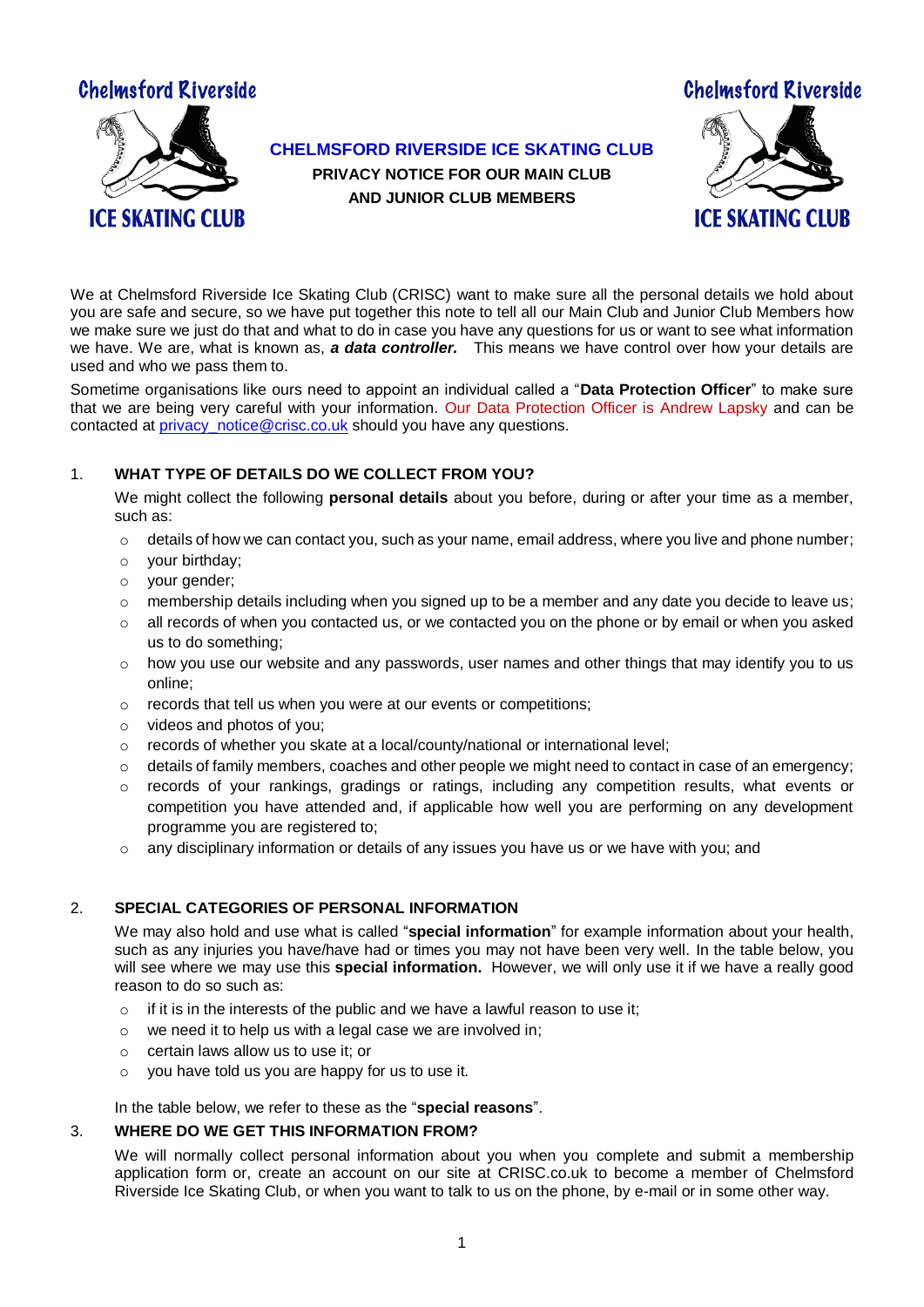# 4. **HOW DO WE USE YOUR INFORMATION?**

| What do we use your information                                                                                                                                                                                                                          | What type of                                                                                    | What reason do we have to use it (this is                                                                                                                                                                                                                                                                                                                                                                                                                   |
|----------------------------------------------------------------------------------------------------------------------------------------------------------------------------------------------------------------------------------------------------------|-------------------------------------------------------------------------------------------------|-------------------------------------------------------------------------------------------------------------------------------------------------------------------------------------------------------------------------------------------------------------------------------------------------------------------------------------------------------------------------------------------------------------------------------------------------------------|
| for?                                                                                                                                                                                                                                                     | information do we use?                                                                          | the boring legal bit)                                                                                                                                                                                                                                                                                                                                                                                                                                       |
| To make sure your membership<br>with us runs smoothly and we can<br>provide the very best service for<br>you.                                                                                                                                            | All contact and<br>membership details, any<br>chats we have had and<br>your likes and dislikes. | We need all this information to make sure we<br>do a good job in managing your membership<br>with us.                                                                                                                                                                                                                                                                                                                                                       |
| To provide you with merchandise<br>or other services/ products you<br>have ordered from us.                                                                                                                                                              | All contact and<br>membership details.<br>Your parent/guardian's<br>payment information.        | We need all this information to make sure you<br>get the [merchandise/products/services] you<br>ordered.                                                                                                                                                                                                                                                                                                                                                    |
| To send you information which we<br>think you might like based on the<br>type of membership you have<br>with us such as details about<br>ticket sales, competitions and<br>events, offers and discounts and<br>any updates on ice skating in<br>general. | All contact and<br>membership details.                                                          | We need all this information to make sure we<br>do a good job in managing your membership<br>with us.                                                                                                                                                                                                                                                                                                                                                       |
| To send you other information we<br>think you might like or which you<br>have asked us to send to you.                                                                                                                                                   | All contact and<br>membership details and<br>your likes and dislikes.                           | Only where you have told us you want to<br>receive this type of information.<br>If you are under the age of 13 your parent or<br>guardian must have given their consent to<br>allow us to send you marketing messages.                                                                                                                                                                                                                                      |
| To help you if you have a<br>question or you are not happy<br>with something we have done.                                                                                                                                                               | Contact details and any<br>chats we have had.                                                   | It is in our interests to make sure we deal with<br>any issues you have quickly.                                                                                                                                                                                                                                                                                                                                                                            |
| We will keep all your details on<br>our files.                                                                                                                                                                                                           | All your personal details.                                                                      | It is in our interests to hold your details on file,<br>so we can deal with any issues with your<br>membership and to make sure we do a good<br>job in managing your membership. Sometimes<br>we may have to keep your details because the<br>law tells us we must.<br>If we use any 'special information', we will<br>only do so based on one of the 'special<br>reasons' we talked about above and will<br>always seek your parents/carers consent first. |
| To protect our IT systems.                                                                                                                                                                                                                               | Details about how you<br>use our website.                                                       | It is in our interests to make sure that our IT<br>systems are safe and secure for our<br>Committee and for you to use.                                                                                                                                                                                                                                                                                                                                     |
| We occasionally carry out<br>research on what events you have<br>attended to understand what is<br>'on trend'.                                                                                                                                           | Details of the events and<br>competitions<br>have<br>you<br>attended.                           | It is in our interests to make sure that our<br>membership is targeted and relevant for you.                                                                                                                                                                                                                                                                                                                                                                |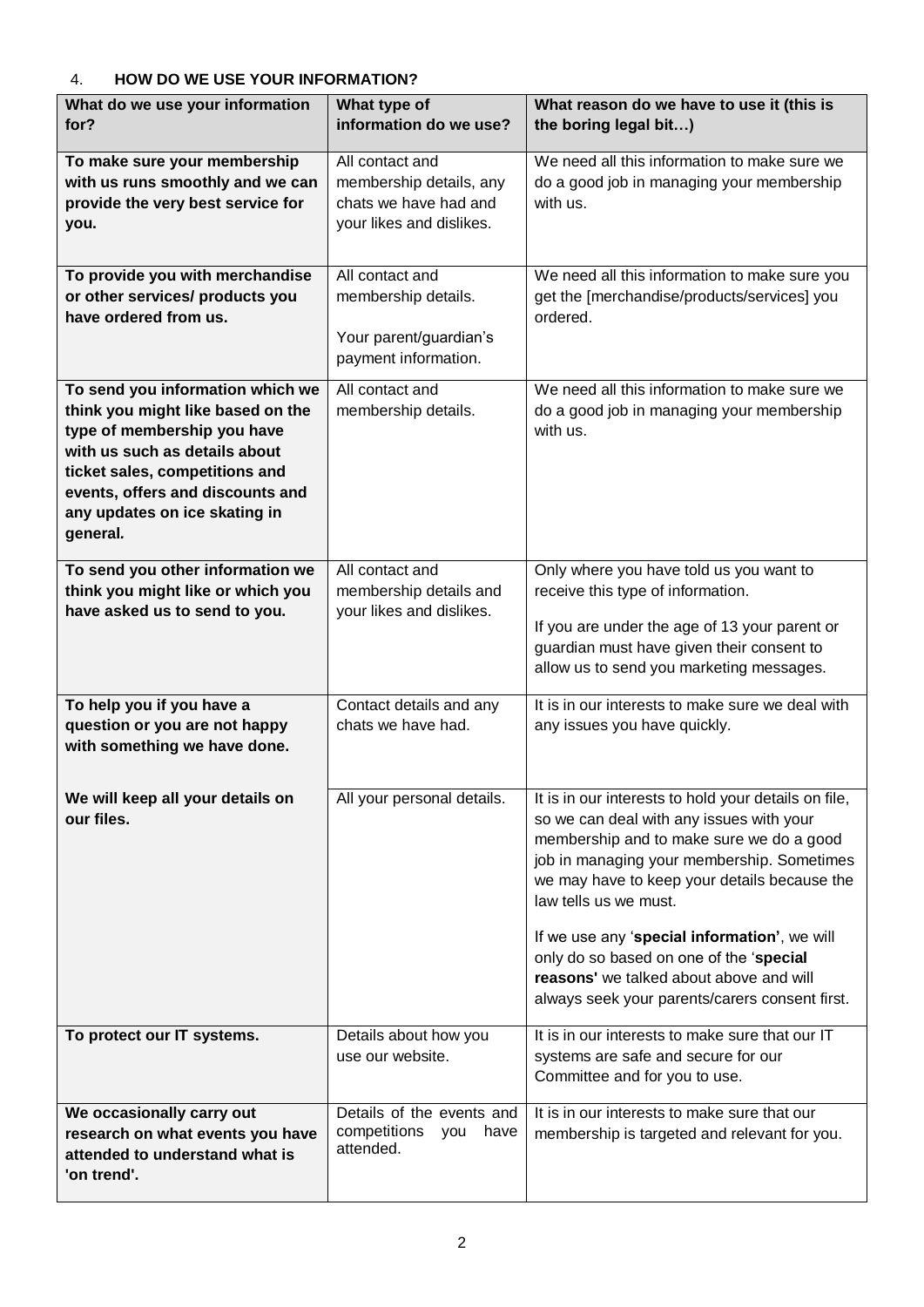| To promote the sport, our events<br>and membership packages.                                                                                                                                                                                                                                                                                      | Any photos or videos of<br>you.                                                                                                                                                                 | Only where you have told us you are happy to<br>use our photos.<br>We would obtain your consent where we<br>intend to use any images or footage of                                                                                                                                                                                               |
|---------------------------------------------------------------------------------------------------------------------------------------------------------------------------------------------------------------------------------------------------------------------------------------------------------------------------------------------------|-------------------------------------------------------------------------------------------------------------------------------------------------------------------------------------------------|--------------------------------------------------------------------------------------------------------------------------------------------------------------------------------------------------------------------------------------------------------------------------------------------------------------------------------------------------|
|                                                                                                                                                                                                                                                                                                                                                   |                                                                                                                                                                                                 | members in any promotional campaigns.                                                                                                                                                                                                                                                                                                            |
| To make sure we are keeping up<br>with health and safety.                                                                                                                                                                                                                                                                                         | Details of the events and<br>competitions you have<br>attended.                                                                                                                                 | It is in our interests to make sure we provide<br>you and others like you with a safe place to<br>perform your ice skating activities.<br>Sometimes we may have to keep your details<br>because the law tells us we must.                                                                                                                        |
| To register you on to and keep<br>track of any events and<br>competitions you attend.                                                                                                                                                                                                                                                             | Details<br>about<br>your<br>performance (but we won't<br>'special<br>use<br>any<br>information')<br>and<br>the<br>events or competitions<br>you have attended.                                  | We need all this information to make sure we<br>do a good job in managing your development<br>through the performance programme.                                                                                                                                                                                                                 |
| To arrange for any trip or<br>transportation to and from an<br>event.                                                                                                                                                                                                                                                                             | Any ID cards or passport<br>information you give us,<br>details of family members<br>and emergency contacts,<br>your parent/guardian's<br>payment information and<br>details about your health. | We will need this information to make sure we<br>can make arrangements for any trip you go on.<br>If we use any 'special information', we will<br>only do so based on one of the 'special<br>reasons' we talked about above and will<br>always seek your parents/carers consent first.                                                           |
| We might use details about your<br>health (including any injuries or<br>disability) to make sure you are<br>skating in a safe environment.<br>We might do this by approaching<br><b>Chelmsford Ice and Leisure</b><br>Centre, asking if changes could<br>be made to their rink facilities and<br>to ensure you are well enough to<br>participate. | Details about your health.                                                                                                                                                                      | We will only use this 'special information',<br>based on one of the 'special reasons' we<br>talked about above and will always seek your<br>parents/carers consent first.                                                                                                                                                                        |
| To put together all the information<br>we need in case there are any<br>disciplinary or other issues with<br>your membership of the Club.                                                                                                                                                                                                         | All your personal details.                                                                                                                                                                      | It is in our interests to make sure we provide<br>you with a safe place to ice skate.                                                                                                                                                                                                                                                            |
| To make sure we are fairly<br>offering opportunities to<br>everyone.                                                                                                                                                                                                                                                                              | Name, your birthday,<br>gender and details about<br>your health and<br>performance.                                                                                                             | It is in our interests to make sure we provide<br>you and others like you with the same<br>opportunity to get into ice skating no matter<br>who you are.<br>If we use any 'special information', we will<br>only do so based on one of the 'special<br>reasons' we talked about above and will<br>always seek your parents/carers consent first. |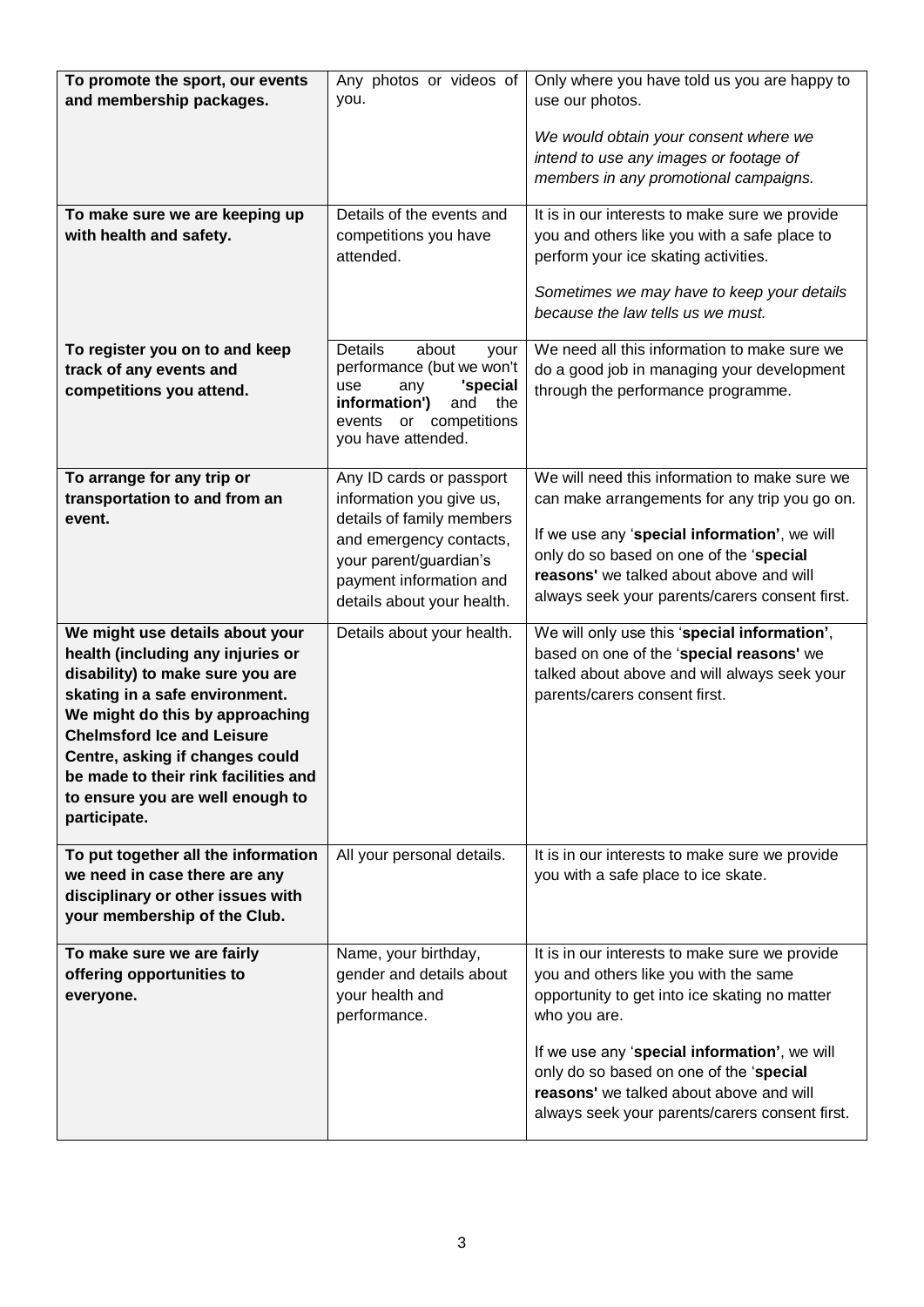In some cases, we might need the information you have given us to make sure we can do what we say we are going to do with your details. Other times, we may not need it, but if we don't have it, we may not be able to provide you with the best possible service.

If you have told us we can use your information in a certain way, you can tell us to stop using it at any time, by contacting us at **privacy** notice@crisc.co.uk

#### 5. **HOW CAN YOU STOP US FROM MARKETING TO YOU?**

Sometimes we may wish to contact you by email, post or text message to tell you about things we think you might like, such as competitions, ice shows, skate sharpening etc. We will only do this if you have told us you are happy to receive these messages and you can tell us to stop at any time by emailing us at [privacy\\_notice@crisc.co.uk](mailto:privacy_notice@crisc.co.uk)

#### 6. **WHO ELSE MAY USE YOUR DETAILS?**

We may send your details to others to help us run our organisation. These are:

- o **Anyone you have said you are happy for us to send your details to.**
- o **To any regional or governing body:** to help us to improve and keep an eye on developments in the sport.
- o **Organisations that provide services to us**: such as marketing specialists, the people who carry out research for us, computer services and the guys that help to run and maintain our security;
- o **The Government or our regulators**: where the law tells us to do so or to help them with any investigations.
- o **Police, law enforcement and security services**: to help them with any investigation, prevention of crime or matter of national security.
- o **Chelmsford City Council**, for example in the lead up to a show, where we have to obtain a licence or other related documentation before being able to run the show.

#### 7. **ARE YOUR DETAILS SAFE?**

We have put in place security measures to make sure your details don't go missing or get used in a way they shouldn't be.

#### 8. **HOW LONG DO WE KEEP PERSONAL INFORMATION FOR?**

We collect personal details from you for different reasons and so we might keep it for different lengths of time. For example, we might have to keep it for a long time for legal reasons, but most of the time, we will keep your details for 6 years after you last get in touch with us.

It is important to make sure that the details we hold about you is accurate and up-to-date, so make sure you let us know if anything like your email address or phone number changes. You can normally do this through our membership portal or by emailing us at privacy notice@crisc.co.uk

### 9. **WHAT ARE YOUR RIGHTS?**

#### *Did you know you can ask us to do lots of things with your details?*

You can ask us:

- $\circ$  to tell you how your details are being used;
- $\circ$  to provide you with a copy of all details we hold on you;
- o to correct some of the details we hold if they are not correct or out of date like your contact details for example;
- $\circ$  to delete all the details, we hold on you (unless we have a good reason not to!);
- $\circ$  to stop using your details in a certain way;
- $\circ$  to send your details to you or another organisation like any club you play at for example; and

Some of the rights may not always apply to the personal details we hold for you as there are sometimes requirements and exemptions attached which means we need to hold on to certain information and other times the rights may not apply at all.

**DON'T FORGET** though, if you have told us we can use your information in a certain way and you would like us to stop, you can tell us to stop at any time and you can always tell us to stop sending you messages. More information about these rights can be found online here [https://ico.org.uk/for-the-public/.](https://ico.org.uk/for-the-public/) If you have any questions or are unhappy about something, please contact us at privacy@crisc.co.uk